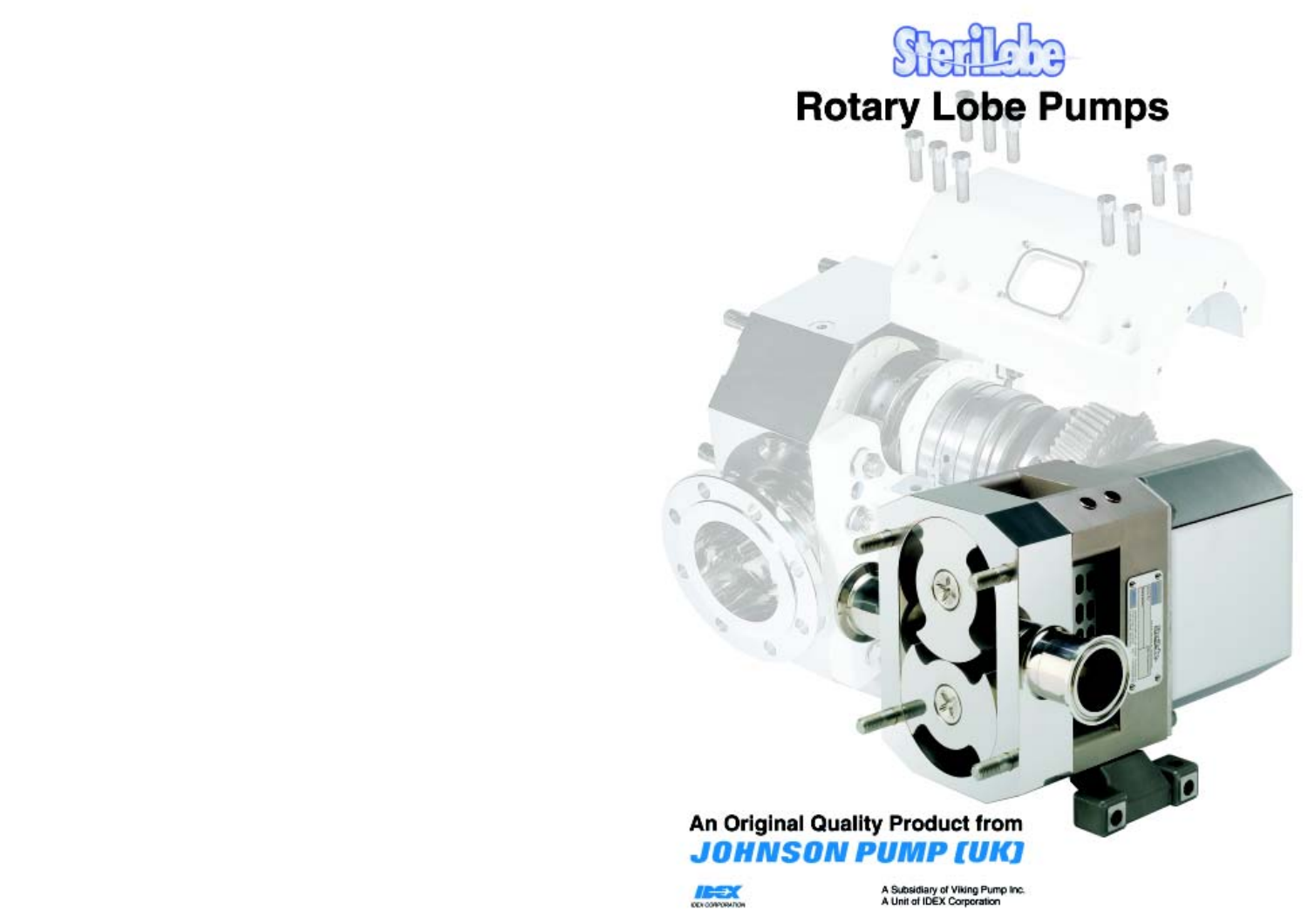**The all new Steri-Lobe® range, setting new standards for Rotary Lobe pumps.**

**Unique design characteristics combine to make Steri-Lobe ideal for hygienic or industrial application**

**Product Features:**

**• Easy accessibility to seal area enhances cleaning and CIP capabilities.**

**• Generous seal access facilitates simple front loading and removal of seal, even for flushed and double options without stripping the pump.**

**• Cover joint profile improves hygienic characteristics and self-draining capabilities.**

**• Rugged gearbox construction enables the carrying of radial loads.**

**• Stainless gear cover and electro-less nickel plated bearing housing provide clean and corrosion resistant external finish.**

Johnson Pump (UK) Ltd. introduce a new generation of lobe pumps to further demonstrate their innovative market leadership. In addition to improving on the features you have come to expect from one of the World's leading manufacturers, we have also incorporated many new and unique developments to increase the performance envelope and functionality of the product.

In all, there are 15 displacements over 8 frame sizes with pressure capabilities to 15 bar to provide the ability to more closely meet specific application requirements.





#### **EHEDG and Hygienic Applications**

The pump conforms to all the relevant EHEDG cleanliness requirements and in the critical area of the mechanical seal, exceeds the design criteria to make the Steri-Lobe one of the cleanest standard construction pumps available.

The standard internal surface finish is 0.6 µRa, 25% better than most other manufacturers which can be further improved by electro-polishing and passivating for those applications where enhanced surface finish is required. The gear case is also stainless steel<sup>1</sup>, improving cleanliness and corrosion resistance while adding to the aesthetic qualities of the pump. These can be polished to a mirror finish if required.

#### **Rotors**

Both Bi-wing<sup>1</sup> and Multi-Lobe rotors are available with clearances to 150°C making them suitable for all CIP and SIP conditions. As standard the rotors are manufactured from 316L stainless steel with optional W808 high nickel alloy available. This alloy is especially suited to low viscosity / high pressure applications, or where there is the potential for short term over pressure situations. Closer tolerance stainless steel 316L rotors are also available for low viscosity / high efficiency applications if necessary. (Ultra filtration for example)

**Relief Valves**

All pumps except the SLHS pump may be fitted with front cover relief valves to protect the pump and seals from over-pressure situations. The spring operated piston type valve is supplied with a security bonnet to prevent operator inter-

ference. Valves may also be specified with a handwheel for manual CIP opening or pneumatic operation for automatic CIP systems.

#### **Pump Heating and Cooling**

All pumps may be fitted with front cover and rotor case jackets when required. Jackets are designed to maintain the liquid at pumping temperature

## **Sealing Options**

The pumps are designed with DIN 24960 L1K seal envelopes allowing proprietary seals to be fitted, particularly useful in applications where a site standard seal supplier is specified.

As standard the Steri-Lobe is fitted with a class 1 hygienic mechanical seal<sup>1</sup>. The following constructions are available:

Single Mechanical (Standard) Single Mechanical with low pressure flush Double Mechanical seal

Seal Faces and elastomers: Silicon Carbide / Carbon (Standard) Silicon Carbide / Silicon Carbide

FDA EPDM

FDA Viton® Perfluoroelastomer

Alternatively, there is a simple single 'O' ring seal available1. This low cost option is available in FDA EPDM or Viton and is suitable for lubricating liquids. This option is especially suited to strip clean operations.

#### **Universal Mounting**

The SteriLobe range has cast stainless steel bolt on feet<sup>1</sup> which offer stable and robust support to the pump with the advantage of corrosion resistance. This enables the pumps to be mounted with shafts in the upper or lower position and for ports to be aligned horizontally or vertically without the need for skilled intervention.





Steri-Lobe Single Mechanical Seal



Steri-Lobe Single Flushed Mechanical Seal



Steri-Lobe Double Mechanical Seal